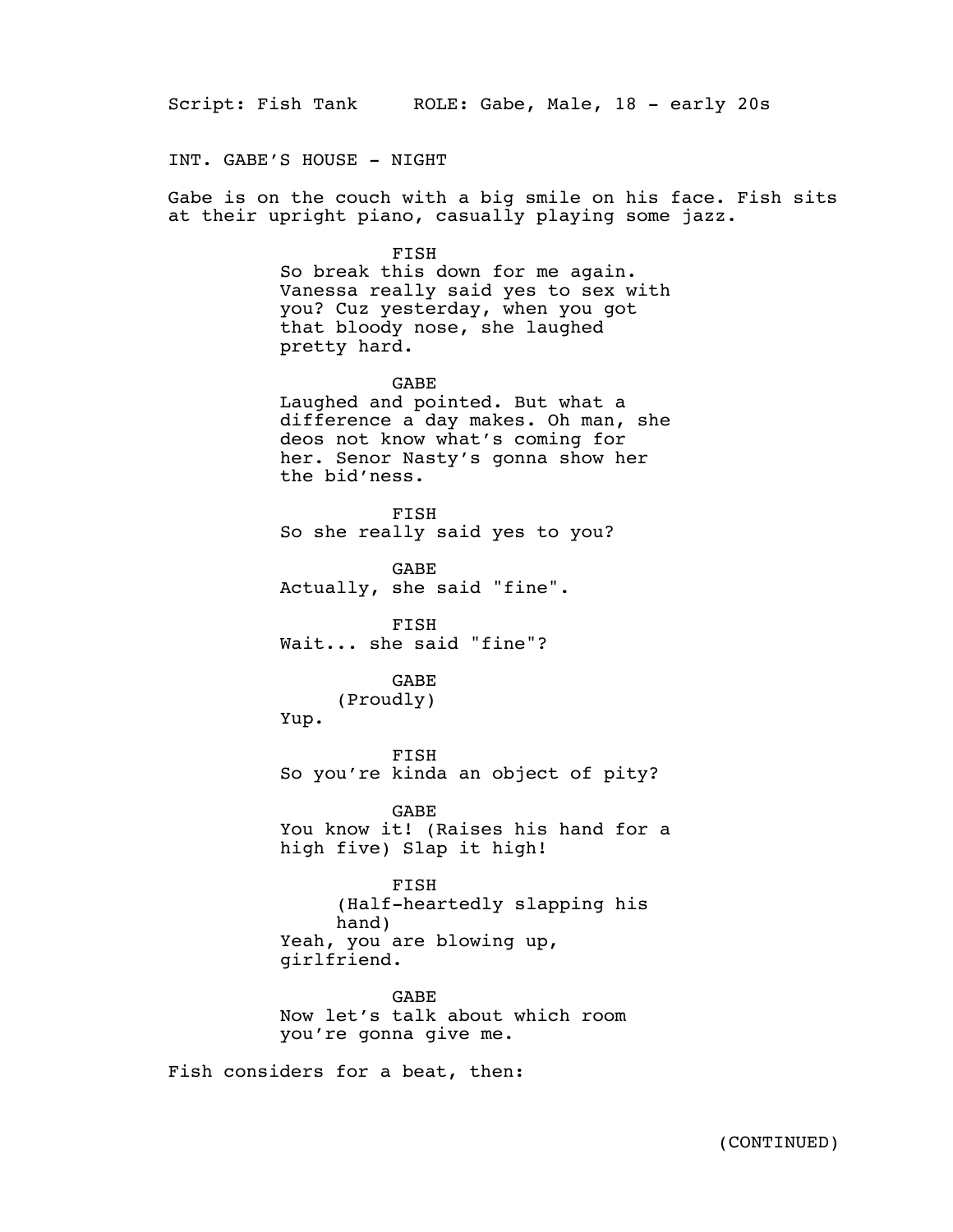FISH

You know what? I can't believe I'm about to say this, but I'm sorry. You can't have a room.

# **GABE**

What?

### FISH

"Fine" isn't good enough. You should have more self-worth than that.

## GABE

Self worth? I'm five foot four, chubby, and have no facial hair. People have mistaken me for a lesbian! And not the hot good kind!

## FISH

Okay, fine... you might not be "tall" or have "muscles", and sure, your lack of "facial" or "armpit" hair is getting a little weird at your age--

GABE

Are you going somewhere with this?

#### FISH

My point is, none of that matters. You're better than this. And your first time should be at least a little bit meaningful.

#### GABE

Oh, should it, Mr. Jazz Piano? Don't judge me just because your relationship is based on mutual respect and love. That's weird! You're the weird one!

## FISH

Look, you're gonna regret it unless you wait to do it with someone you truly love.

## GABE

You shut up! You take that back! This is a total double standard. Your girlfriend's staying over at your house, why can't mine!?